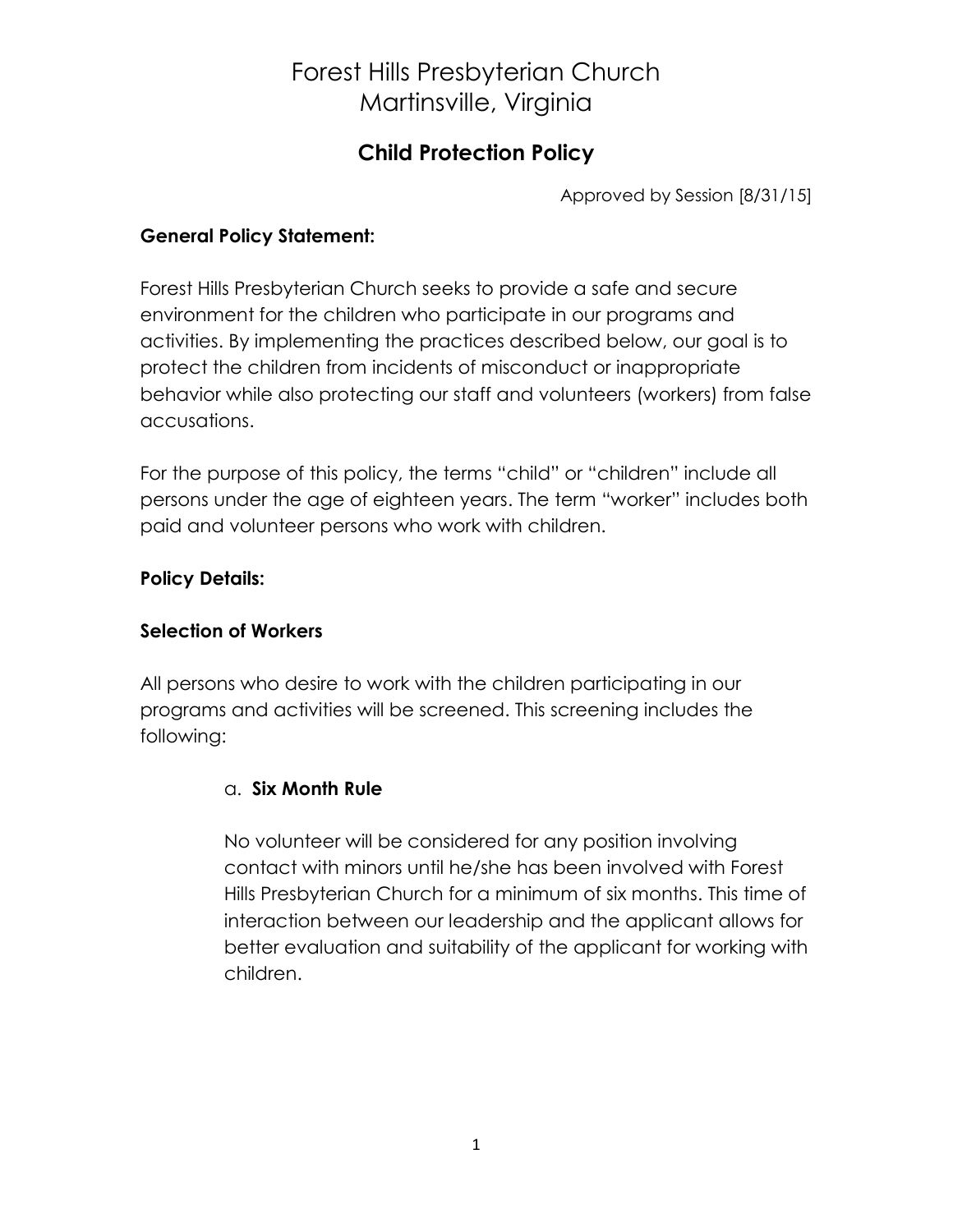#### b. **Written Application**

All persons seeking to work with children must complete and sign a written application in a form to be supplied by us. The application will request basic information from the applicant and will inquire into previous experience with children, previous church affiliation, reference and employment information, as well as disclosure of any previous criminal convictions. This application form will be maintained in confidence on file at Forest Hills Presbyterian Church.

#### c. **Personal Interview**

Upon completion of the application, a face to face interview may be scheduled with the applicant to discuss his/her suitability for the position.

#### d. **Reference Checks**

Before an applicant is permitted to work with children, at least two of the applicants' references will be checked. These references should be of an institutional nature as opposed to personal or family references, preferably from organizations where the applicant has worked with children in the past. Documentation of the reference checks will be maintained in confidence on file at Forest Hills Presbyterian Church.

#### e. **Criminal Background Check**

A national criminal background check is required for all employees (regardless of position) and for the following categories of volunteers:

- Those who will be involved in overnight activities with children
- Those involved in one-on-one contact with children.
- ●Those counseling children.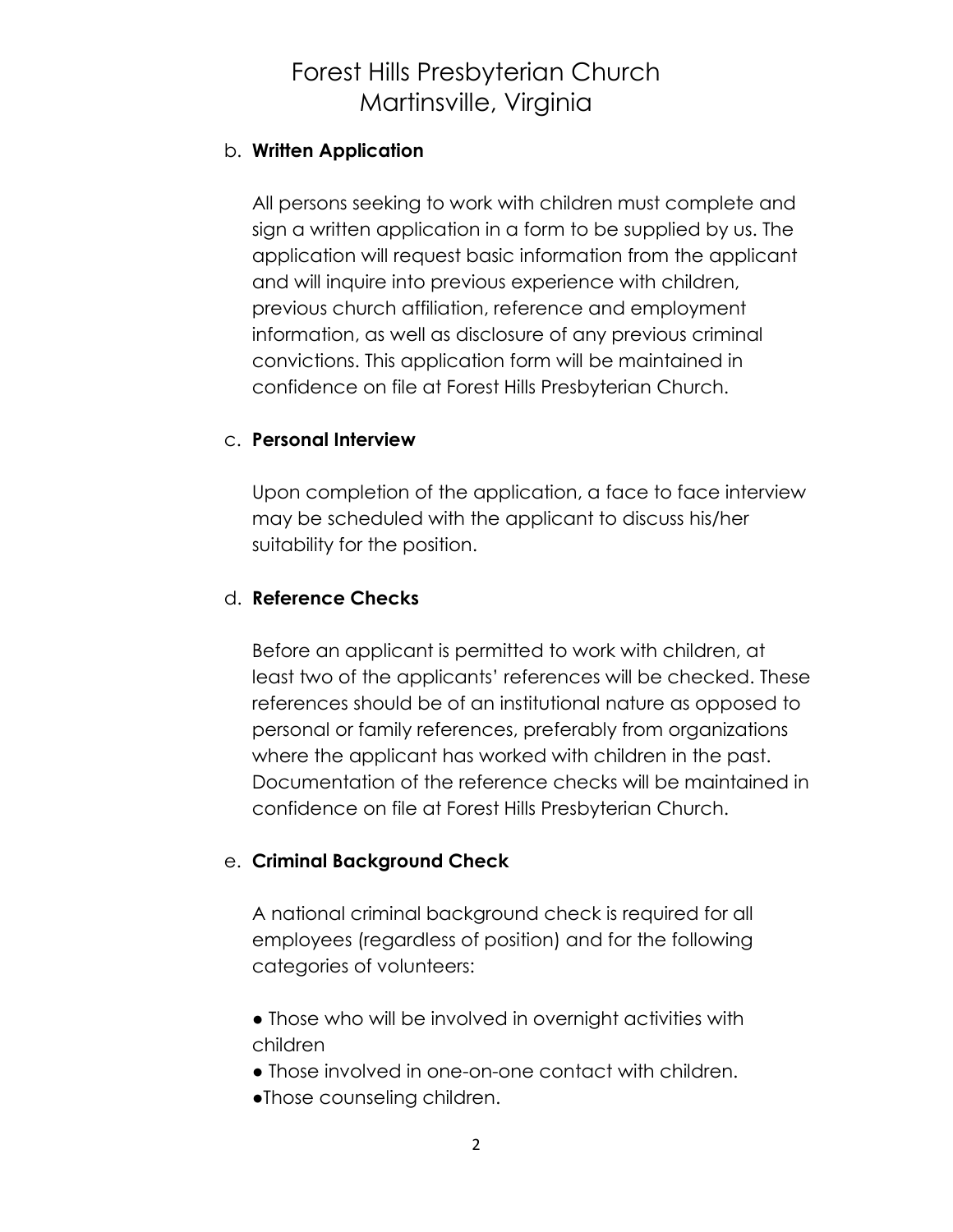Before a background check is run, prospective workers will be asked to sign an authorization form allowing the church to run the check. If an individual declines to sign the authorization form, he/she will be unable to work with children.

What constitutes a disqualifying offense that will keep an individual from working with children will be determined by the Administration Committee on a case-by-case basis in light of all the surrounding circumstances. Generally, convictions for an offense involving children and/or for offenses involving violence, dishonesty, illegal substances, indecency and any conduct contrary to our mission will preclude someone from being permitted to work with children. Failure to disclose a criminal conviction on the application form will also be a disqualifying event.

The background check authorization form and results will be maintained in confidence on file at Forest Hills Presbyterian Church.

### **Two Adult Rule**

It is our goal that a minimum of two adult workers will be in attendance at all times when children are being supervised during our programs and activities. Some youth classes may have only one adult teacher in attendance during a class session; under these circumstances, doors to the classroom should remain open and there should be no fewer than three children with the adult teacher. We do not allow minors to be alone with one adult on our premises or in any sponsored activity unless in a counseling situation.

### **Responding to Allegation of Child Abuse**

For purposes of this policy, "child abuse" is any action or lack of action that endangers or harms a child's physical, psychological or emotional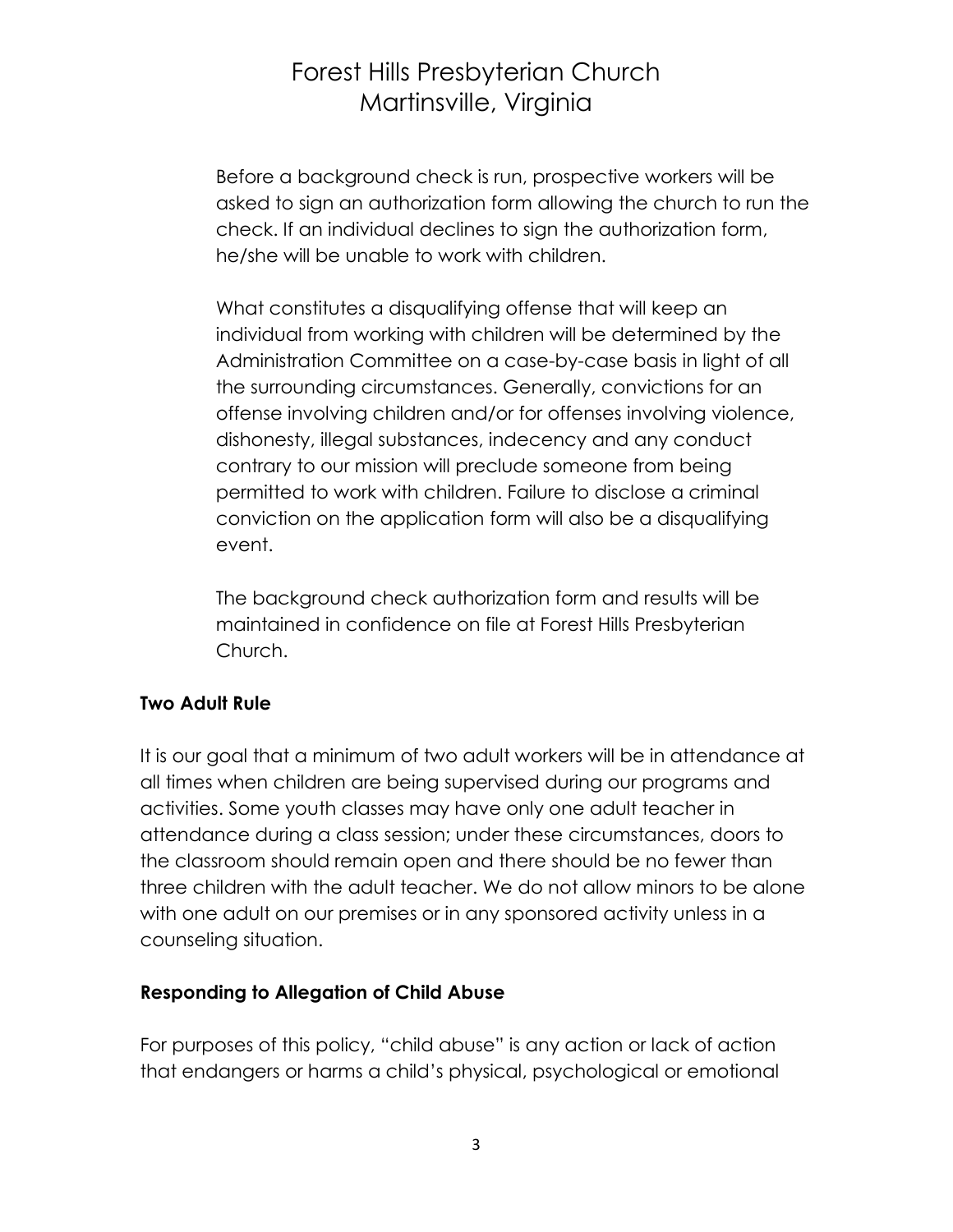health and development. Child abuse occurs in different ways and includes the following:

Physical abuse – any physical injury to a child that is not accidental; such as beating, shaking, burns, and biting

Emotional abuse – emotional injury when the child is not nurtured with love and security; such as an environment of constant criticism, belittling and persistent teasing

Sexual abuse – any sexual activity between a child and an adult or between a child and another child at least four years older than the victim, including activities such as fondling, exhibitionism, intercourse, incest, and pornography

Neglect – depriving a child of his or her essential needs; such as adequate food, water, shelter and medical care

In the event that an incident of abuse or neglect is alleged to have occurred at Forest Hills Presbyterian Church or during our sponsored programs or activities, the following procedures shall be followed:

- 1. The parent(s) or guardian of the child will be notified.
- 2. The worker alleged to be the perpetrator of the abuse or misconduct will immediately be placed on leave from working with children pending and investigation and instructed to remain away from the premises during the investigation.
- 3. Civil authorities will be notified, and the church will comply with the state's requirements regarding mandatory reporting of abuse as the law then exists. The church will fully cooperate with the investigation of the incident by civil authorities.
- 4. Our insurance company will be notified, and we will complete an incident report. Any documents received relating to the incident and/or allegations will immediately be forwarded to the insurance company.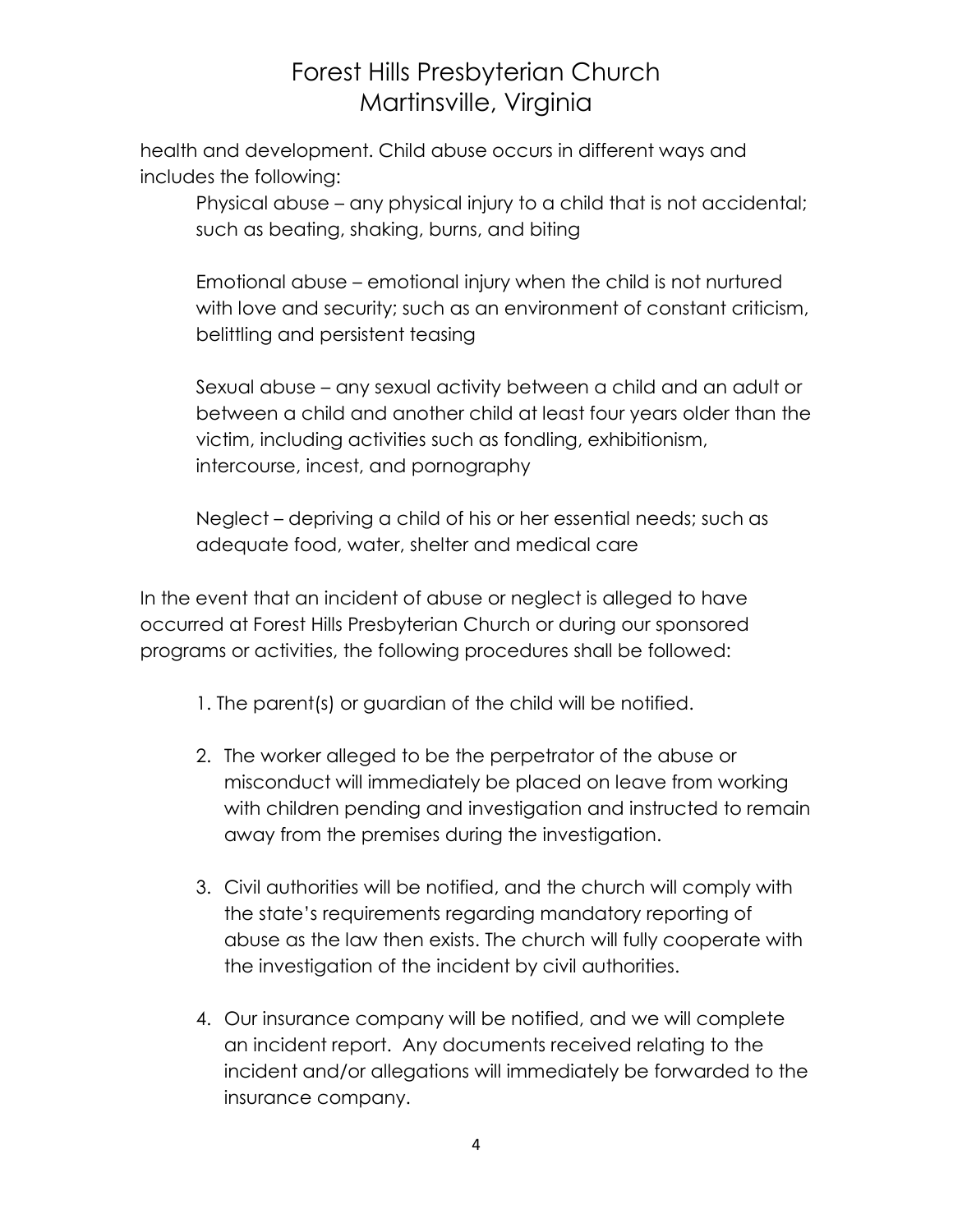- 5. The pastor, chairperson of the Administration Committee, or the Clerk of Session will be our spokespersons to the media concerning incidents of abuse or neglect, unless he or she is alleged to be involved. We will seek the advice of legal counsel before responding to media inquiries or releasing information to the congregation. All other representatives of the church should refrain from speaking to the media.
- 6. A pastoral visit will be arranged for those who desire it.
- 7. Any person who is not found innocent of the alleged abuse or misconduct will be removed from their position of working with children or youth.

### **Observed Abuse or Neglect**

In the event that an individual involved in the care of children at Forest Hills Presbyterian Church becomes aware of abuse or neglect of any child under our care, this will be reported immediately to the pastor, Administration Committee chairperson or the Clerk of Session for further action including reporting to authorities as may be mandated by state law.

Notes: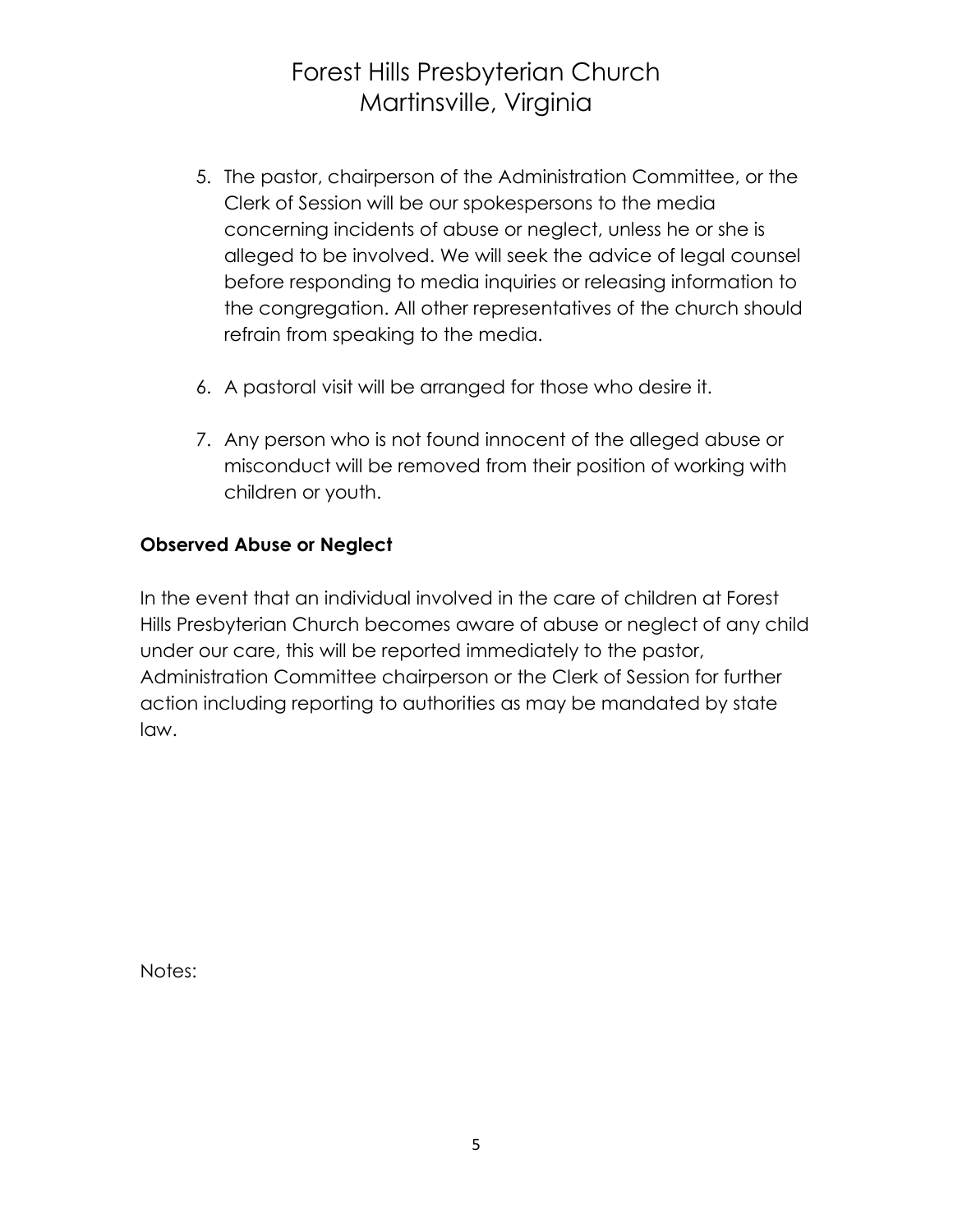### **Child/Youth Worker Application and Authorization for Background Check**

It is the goal of Forest Hills Presbyterian Church to create a safe and secure environment for all children and workers who are involved in church activities. To facilitate this emphasis, it is necessary to gather pertinent information from those who desire employment or offer volunteer services to our children and youth program. This information will be used for the sole purpose of helping the church provide the above mentioned conditions for both children and workers.

|                                                      | Have you ever used name(s) other than the one above? If yes, please list:        |  |
|------------------------------------------------------|----------------------------------------------------------------------------------|--|
|                                                      |                                                                                  |  |
|                                                      |                                                                                  |  |
|                                                      |                                                                                  |  |
|                                                      | Current phone number (home) ____________________ (work) ______________           |  |
| you are applying/volunteering.                       | Please respond to all questions below that apply to the position for which       |  |
|                                                      |                                                                                  |  |
|                                                      |                                                                                  |  |
|                                                      | Do you have a valid driver's license? ______ Commercial license? ______          |  |
|                                                      |                                                                                  |  |
|                                                      | Current employer: ___________________________Length of employment_______________ |  |
| Name of supervisor: example a property phone number: |                                                                                  |  |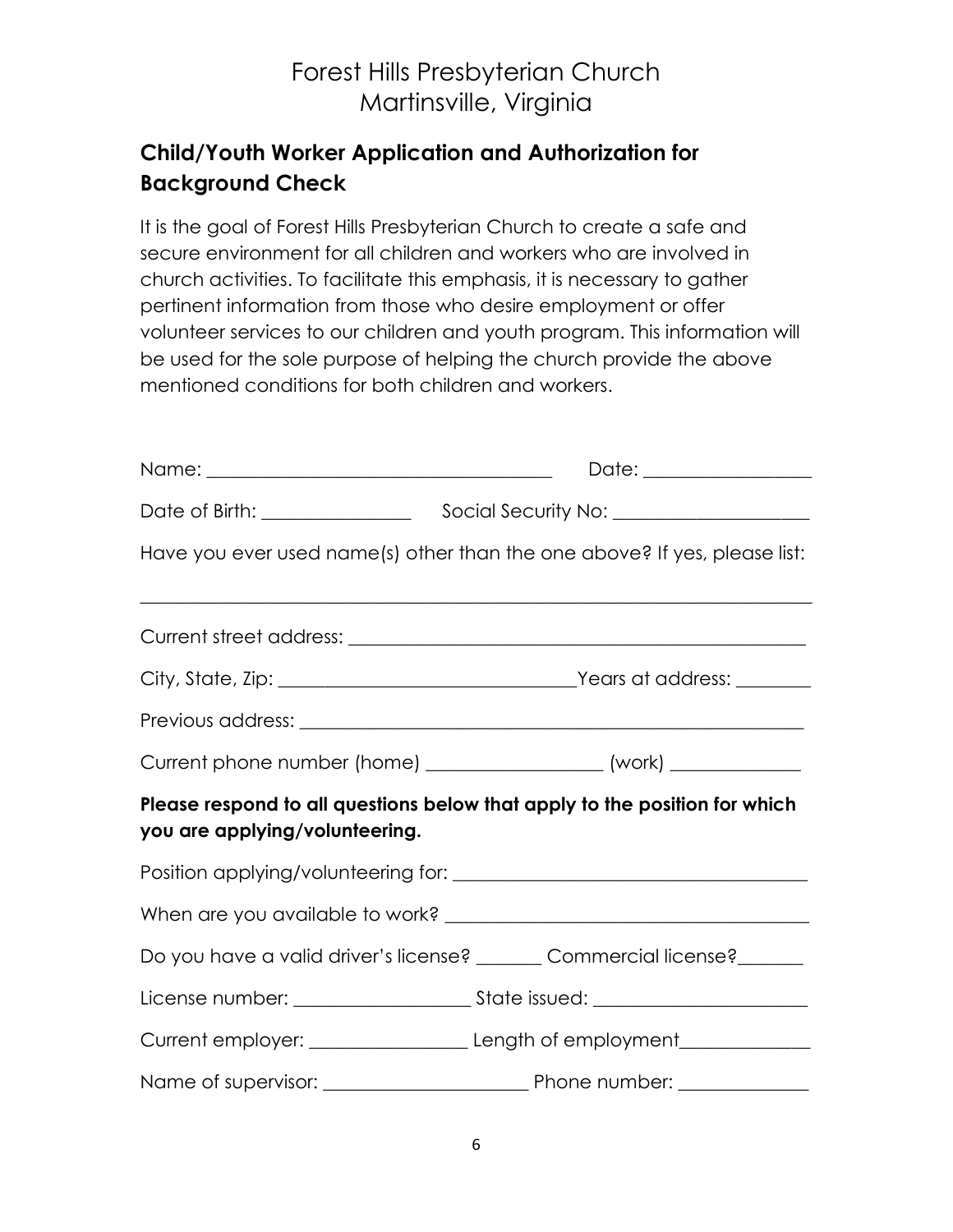|                   | Previous employers (within last five years) |  |  |                                                                           |  |
|-------------------|---------------------------------------------|--|--|---------------------------------------------------------------------------|--|
|                   |                                             |  |  |                                                                           |  |
|                   |                                             |  |  |                                                                           |  |
|                   |                                             |  |  |                                                                           |  |
|                   |                                             |  |  |                                                                           |  |
|                   |                                             |  |  |                                                                           |  |
|                   |                                             |  |  |                                                                           |  |
|                   |                                             |  |  | Is there any reason you should NOT work with or around children or youth? |  |
| $Yes$ No $\qquad$ |                                             |  |  |                                                                           |  |
|                   |                                             |  |  | Have you ever been the subject of a child abuse investigation?            |  |
| $Yes$ No $\qquad$ |                                             |  |  |                                                                           |  |
|                   | If yes, please provide details:             |  |  |                                                                           |  |
|                   |                                             |  |  |                                                                           |  |
|                   |                                             |  |  |                                                                           |  |
|                   |                                             |  |  | Have you ever been convicted of or pleaded guilty to a criminal offense?  |  |
| $Yes$ No $\qquad$ |                                             |  |  |                                                                           |  |
|                   | If yes, please provide details:             |  |  |                                                                           |  |
|                   |                                             |  |  |                                                                           |  |
|                   |                                             |  |  |                                                                           |  |
|                   | Please list your educational background:    |  |  |                                                                           |  |
|                   | Name                                        |  |  | Graduate? Year Degree or course of study                                  |  |
|                   |                                             |  |  |                                                                           |  |
|                   |                                             |  |  |                                                                           |  |
|                   |                                             |  |  |                                                                           |  |
|                   |                                             |  |  |                                                                           |  |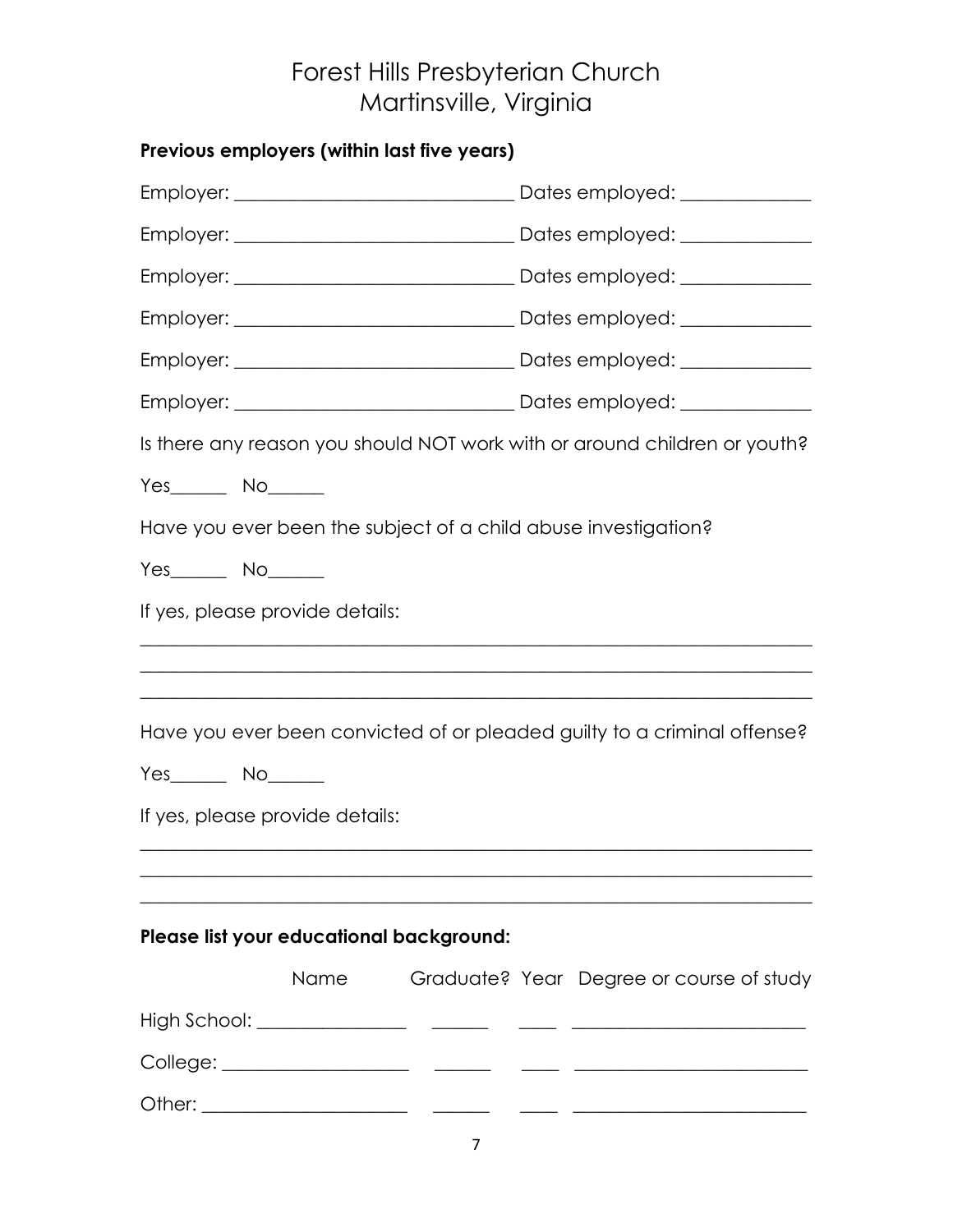| Please provide the following church information:               |                                                                                  |  |
|----------------------------------------------------------------|----------------------------------------------------------------------------------|--|
|                                                                | What, if any, church affiliation do you have? __________________________________ |  |
|                                                                | How long have you attended that church? _____ Are you a member? _____            |  |
| List other churches with which you have been affiliated:       |                                                                                  |  |
|                                                                |                                                                                  |  |
| Have you ever worked with youth or children? _____ List where: |                                                                                  |  |
|                                                                |                                                                                  |  |
|                                                                | Please list two references (must be of a business or organizational nature):     |  |
|                                                                |                                                                                  |  |
|                                                                |                                                                                  |  |
|                                                                |                                                                                  |  |
|                                                                |                                                                                  |  |

I hereby give permission to make a thorough investigation of my past employment, education, and background, and release from liability all persons, companies, or corporations supplying such information. I also release Forest Hills Presbyterian Church from any liability that might result from making such an investigation. I understand that any false statements or implications made by me on this application or other required documentation shall be considered sufficient cause for denial of employment or discharge.

| Signature: |  |
|------------|--|
|------------|--|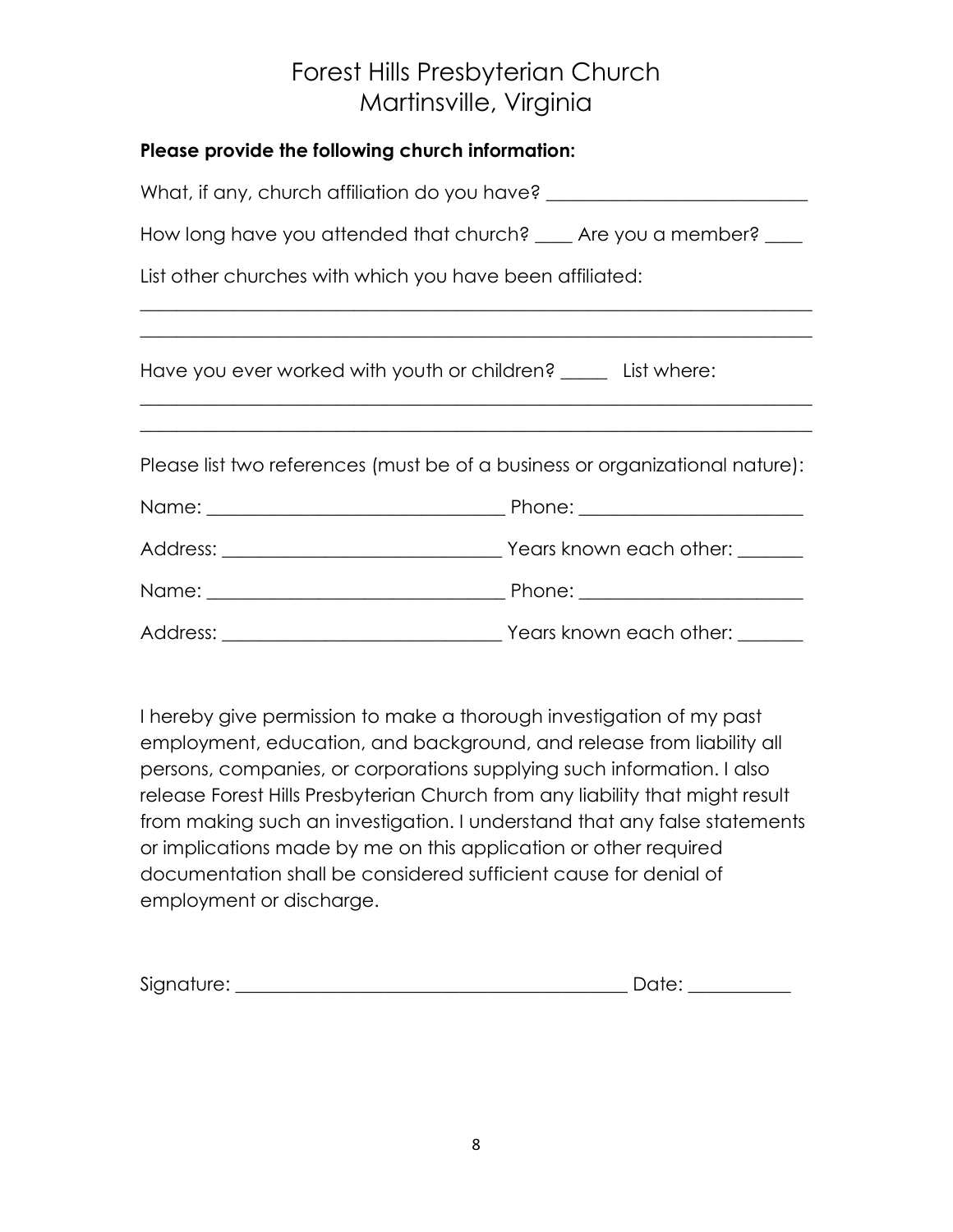| Documentation of Reference Check - Youth/Children Worker or<br>Volunteer |
|--------------------------------------------------------------------------|
|                                                                          |
|                                                                          |
| Date of Contact: ________________                                        |
| Method of Contact and Contact Information:                               |
|                                                                          |
|                                                                          |
|                                                                          |
| Reference Check Type (check one):                                        |
| <b>Former Employer</b>                                                   |
| Personal                                                                 |
| $\Box$ Former Volunteer                                                  |
| Other Organization (please specify):                                     |

How long have you known the applicant? Under which circumstances?

What is your knowledge of this person's work with children/youth?

How would you describe this person's manner of interacting with children?

Based on your observation, is this person reliable and dependable?